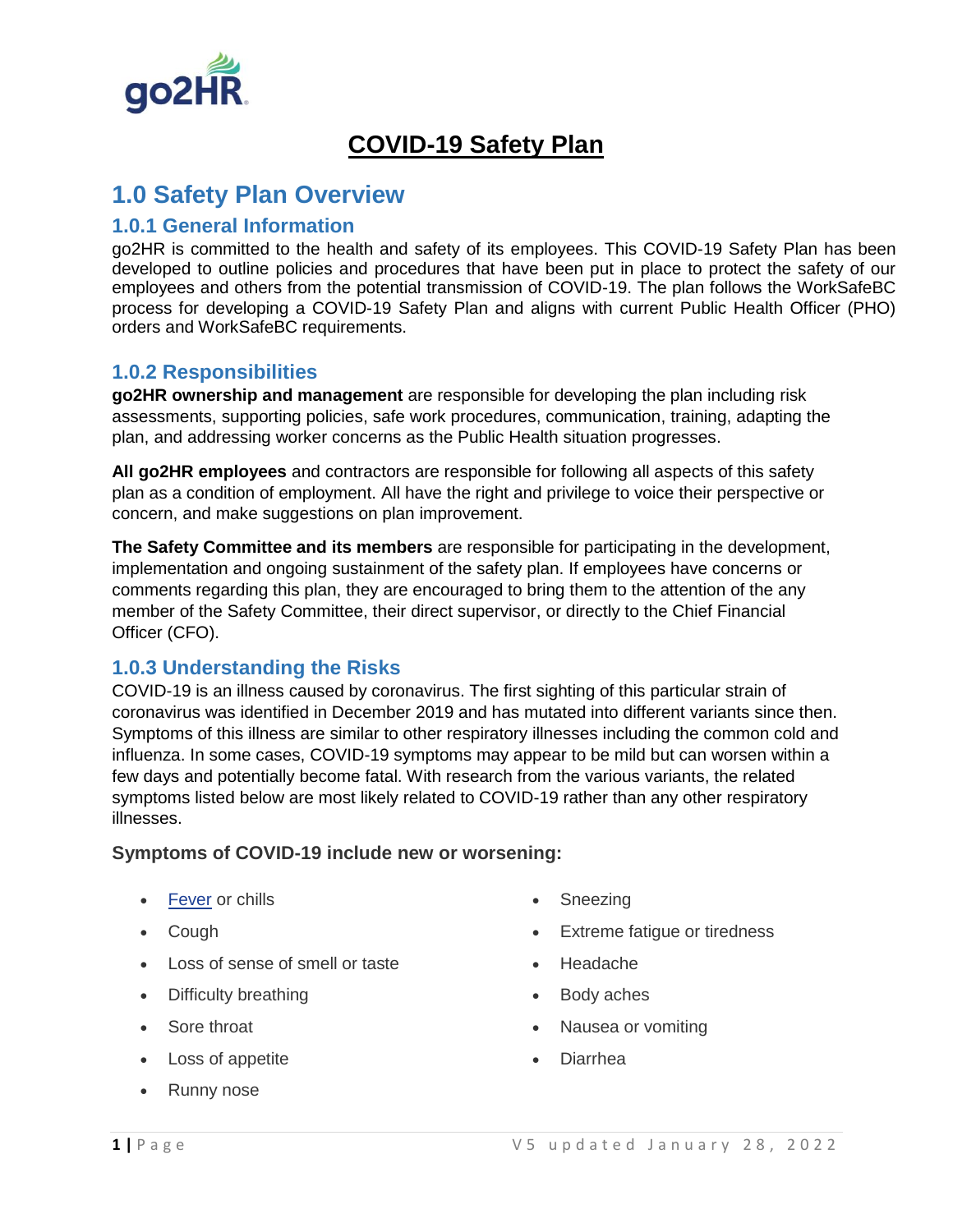

COVID-19 symptoms can range from mild to severe. Sometimes people with COVID-19 have mild illness, but their symptoms may suddenly worsen in a few days.

The virus, among other respiratory infections, generally spreads from person to person through liquid droplets when a person speaks, coughs or sneezes. Droplets can either be larger and heavier, falling to the ground within two metres, or smaller aerosols which are more airborne and float in the air for longer periods of time and distance. Though COVID-19 can survive on different surfaces for hours or days, the transmission rates from contact with contaminated surfaces appears to be low yet should be mitigated anyway. The risk of transmission increases the closer you come to other people, the more people you come into contact with, and the length of time you spend with other people. This is why it is critical to control these interactions in the workplace, to help reduce the transmission of COVID-19.

We have identified the following areas and activities where there may be risks, either through close physical proximity or through contaminated surfaces. (The closer together workers are and the longer they are close to each other, the greater the risk).

- Accessing office building
	- $\circ$  In-person interaction with others entering and leaving the building, including the lobby, elevators, staircases and corridors
	- o High-touch surfaces
- Working in the office (910-850 West Hastings Street, Vancouver BC V6C 1E1)
	- o In-person interaction with others, including staff members and visitors
		- o High-touch surfaces
- Attending industry events such as luncheons, conferences, or meetings
	- o In-person interactions with others
	- o High-touch surfaces
- Visiting employer worksites served by go2HR
	- o In-person interactions with others
	- o High-touch surfaces

Working from home, eliminating the risk all together, will be our primary operating style for most employees to ensure minimal exposure to contracting COVID-19. All other risk controls are explained in the following pages, and are geared towards protecting against COVID-19 transmission.

#### **1.0.4 General Safety Principles**

We have established the following general safety principles for all employees:

- Safety protocols have been established, with input from staff and the health & safety committee.
- Employees and contractors will be trained on all applicable procedures and employees are expected to follow safe work procedures.
- Employee safety concerns will be directed to the CFO through individual workers, supervisors, or Safety Committee members. They will be addressed in a timely manner, and Worker Representatives will be involved in resolution.
- go2HR will follow all applicable Provincial Health Officer orders, guidelines and directives, and WorkSafeBC regulations, including the [protocol for offices.](https://www.worksafebc.com/en/covid-19/industry-specific-information/offices)
- go2HR will review and update this plan as necessary, based on changing guidelines from authorities, needs of the business and feedback from staff.
- These operating guidelines and policies supplement and do not replace the document "go2HR Employee Policies and Guidelines" and other posted policies.
- This COVID-19 Safety Plan supersedes the previous versions of the COVID-19 Safety Plan as well as the Communicable Disease Prevention Plan previously published.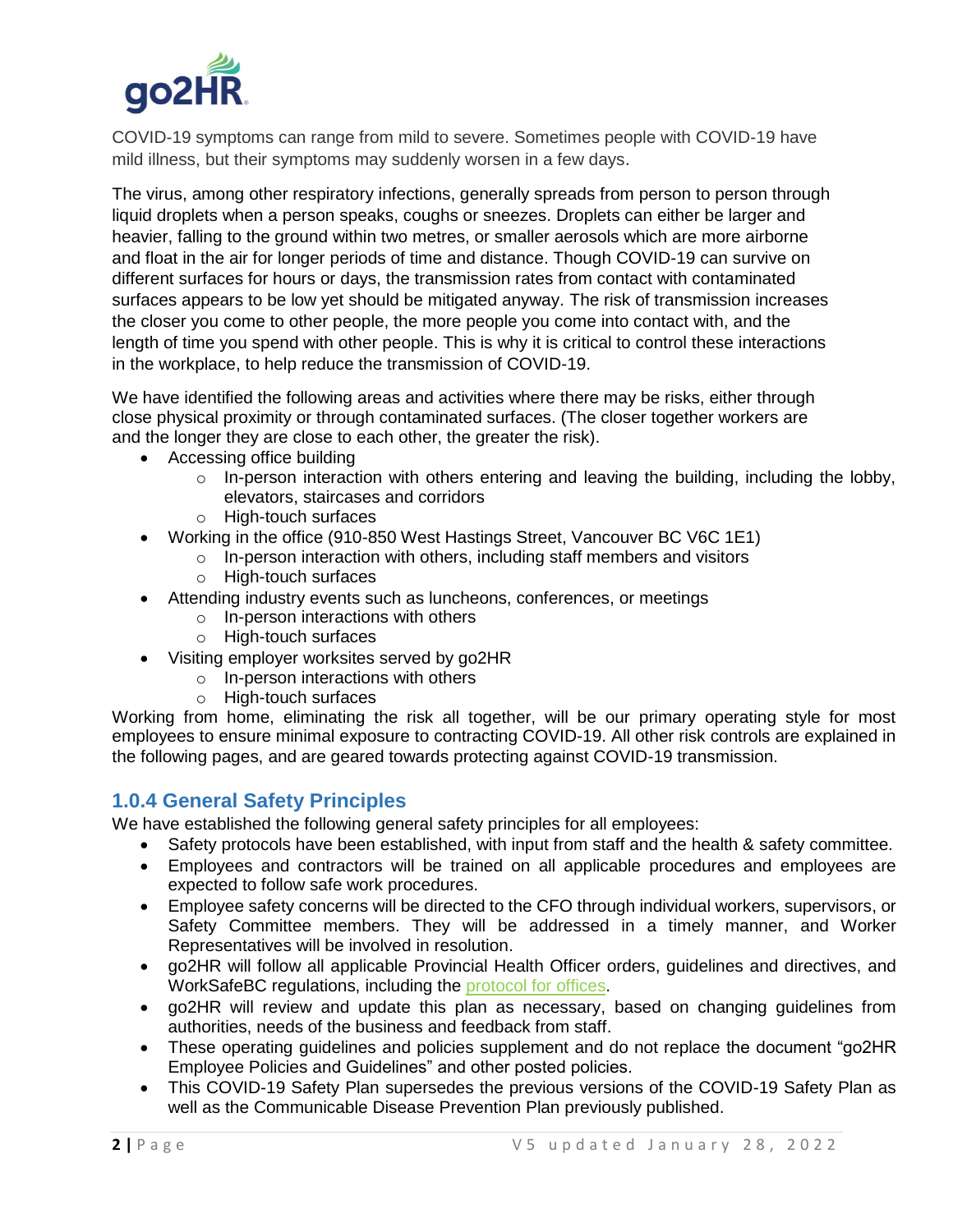

- Triovest, the building landlord's "Tenant Reintegration Guide" has been provided to all employees.
- This safety plan has been created to address the requirements for the most recent PHO order requiring all workplaces in BC to re-activate COVID-19 Safety Plans and will be adjusted as conditions change and new guidelines are issued by the provincial health officer and WorkSafeBC.

## **1.1 Policies & Procedures**

### **1.1.1 Workplace Wellness/Sick Leave Policy**

go2HR's policy is that employees must stay home if they are sick, or might be sick. Employees are entitled to 10 paid sick days each calendar year as outlined in go2HR Employee Policies and Guidelines. Additionally, short- and long-term disability benefits are available to qualifying go2HR staff under go2HR's group benefits plan administered by Pacific Blue Cross.

All individuals must follow the [guidance of the BC CDC](http://www.bccdc.ca/health-info/diseases-conditions/covid-19) around COVID-19 illness, isolation, and symptom management.

A worker must self-monitor for symptoms of illness and must not come into the workplace if the worker has new or worsening of pre-existing symptoms of COVID-19 described [here.](http://www.bccdc.ca/health-info/diseases-conditions/covid-19/about-covid-19/symptoms)

There is special guidance for people who have been travelling as well. Any staff returning to work from travel must follow the government guidelines as explained [here.](https://www2.gov.bc.ca/gov/content/covid-19/travel/current)

If you test positive for COVID-19, we ask that you follow the guidance of the BC CDC as found [here.](http://www.bccdc.ca/health-info/diseases-conditions/covid-19/if-you-have-covid-19)

If employees report having COVID-19-like symptoms while at work, they should immediately report to their supervisor who will take the following actions:

- Have the employee immediately wash their hands, ensure they wear a mask and send them home immediately or self-isolate in their office or the Boardroom if waiting for transportation home. After employees return home they are encouraged to partake in the BC Ministry of Health tool for [self](https://bc.thrive.health/covid19/en)[assessment.](https://bc.thrive.health/covid19/en)
- Clean and disinfect their work station and any areas or tools that they were using as part of their job, as well as any surfaces they contacted while self-isolating.
- Follow any directions from public health with regard to detailed cleaning, temporary closure and
- If the employee is seriously ill (life threatening condition), the most senior employee in the office is responsible for calling 9-1-1.

### **1.1.2 Vaccinations and Testing in the Workplace Policy**

We have policies in place to support workers in receiving COVID-19 vaccinations. We have also implemented a vaccination policy at the workplace and this policy has been clearly communicated to workers. View the policy [here.](file://///fileserver/corporate/General%20Office/Employee%20Policies/Covid-19%20Vaccination%20Policy%20-FINAL.DOCX)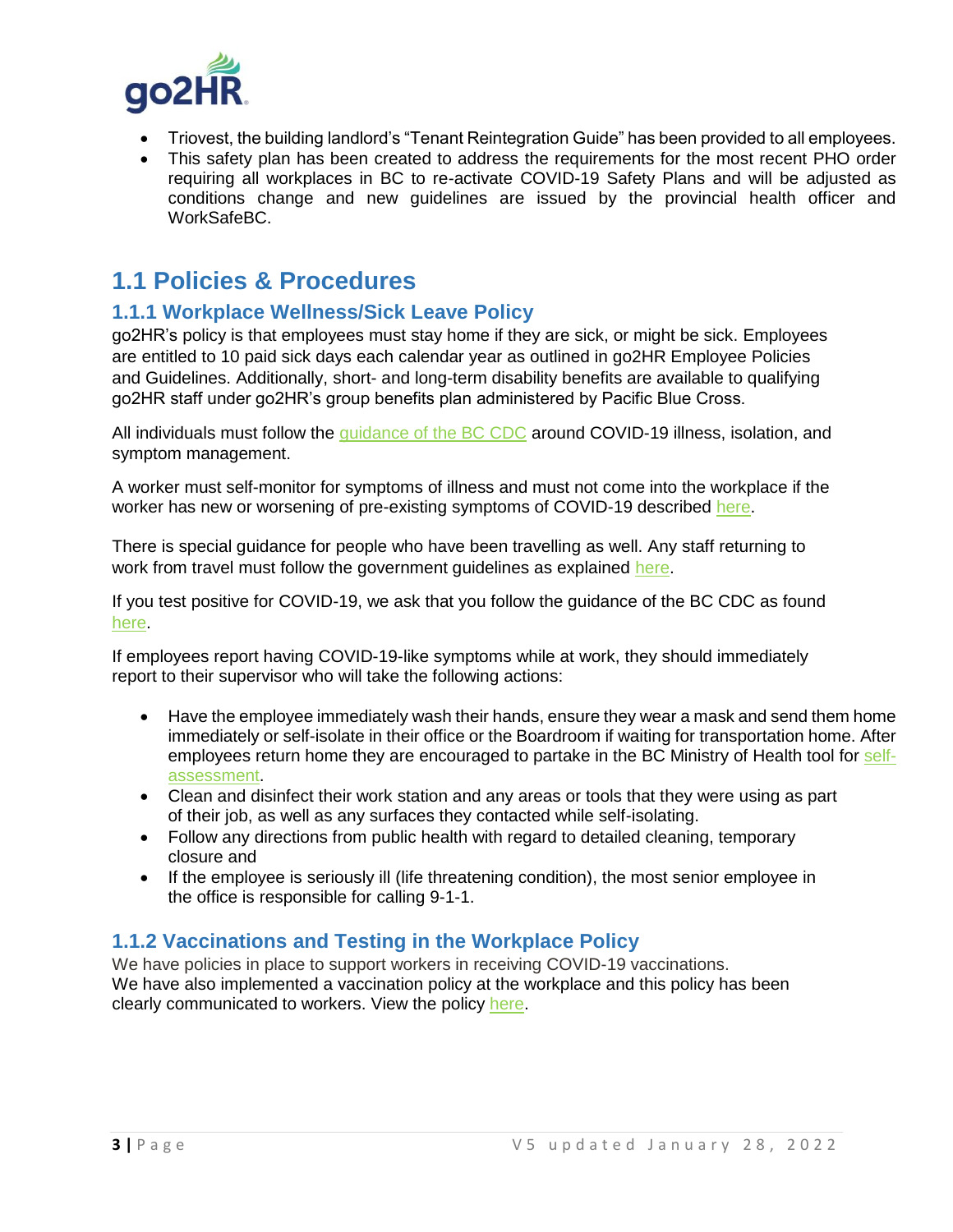

### **1.1.3 Working from Home/Office Attendance Policy**

At present, go2HR's policy is that employees are asked to work remotely unless there is a specific reason to come in to the office. Refer to working alone policy [here,](file://///fileserver/corporate/General%20Office/Employee%20Policies/Working%20from%20Home%20-%20Remote%20Working%20Policy%20-%202021.pdf) if you're working alone.

Employees are expected to use email, phone, video calls and other technology support to perform work and stay connected.

There are circumstances that require employees to work in the office, including:

- Some finance, administration and management functions
- Preparation and distribution of FoodSafe materials
- Ease of access to required technology and/or office equipment

To mitigate risk for employees who must be present in the office, the following rules apply:

- Follow Triovest guidelines for public areas in the office building including elevators, stairwells and other common areas.
- No more than 4 employees in the office concurrently; employees will schedule office attendance on the outlook calendar. Accurate recording of scheduled office attendance is required in the event that contact tracing becomes necessary.
- All employees must wear a face mask before entering the office building; they can remove their mask when in their office but need to have them on while in any common area in the office (including kitchen, hallways, copier room etc.).
- 2 meters physical distance maintained at all times.
- Space occupancy restricted to:
	- o Only 1 person in the kitchen,
	- o Only 1 person in the hallway, copier room or server room at any time
	- $\circ$  Only 2 people in private offices at any time (in offices where there is space for distancing),
	- o Only 4 people in the boardroom at any time
	- o Only 1 person in the floor-shared washroom at any time
- Recommend employees keep their private office doors closed when there are other staff present in the office; common area doors to remain open.
- Ensure physical distancing is maintained when another staff member comes to your office; ensure chair and any other contact points are wiped down after person leaves.
- Employees must adhere to proper hand-washing protocols as described on the WorkSafeBC poster in the kitchen.
- Employees must wash their hands when:
	- o They enter the office from outside the building,
	- $\circ$  Before opening or using any of the kitchen appliances or cabinets, or preparing food or beverages,
	- $\circ$  After using the washroom; a tissue or paper towel should be used to open doors when returning from the washroom,
	- o Following any interaction with a visitor.
- Employees must not share supplies, including pens, staplers, tape dispensers. If communal supplies or equipment are used (such as the printer), please use hand sanitizer before and after touching communal supplies and equipment.

### **1.1.4 Visitors in the Workplace Policy**

go2HR's policy is that visitors to the office will be restricted to those necessary to ongoing operations and are expected, including the following: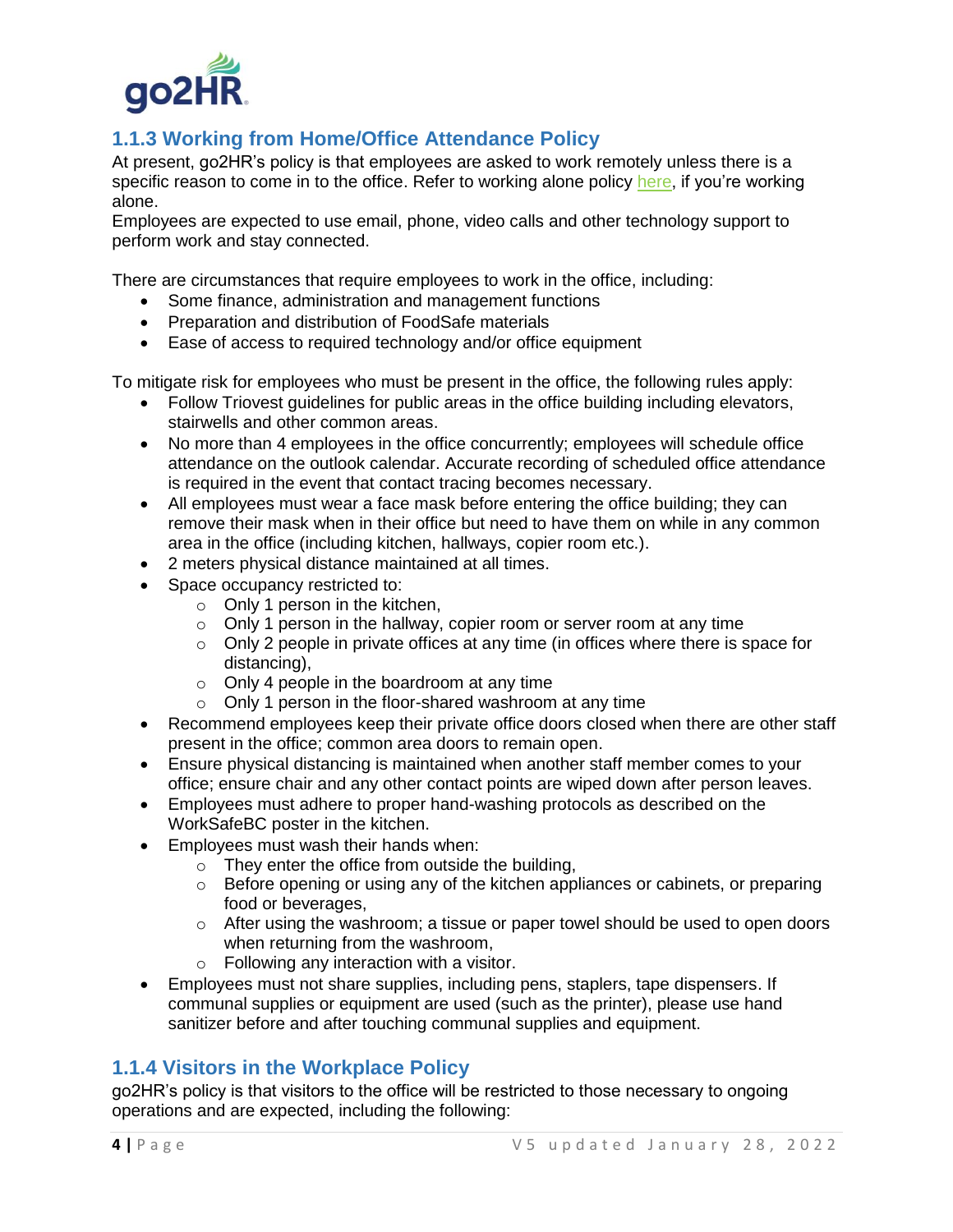

- Delivery persons,
- Building and equipment maintenance persons,
- Consultants,
- Stakeholder/client meetings, if needed.

The following actions will be taken with regard to visitors and delivery personnel:

- The office door will remain locked at all times with a sign advising visitors:
	- $\circ$  to ring bell to gain entry,
	- $\circ$  to not come in if they are unwell,
	- $\circ$  to wear a mask while in the office.
- Visitors must wear face masks for the entire time they are in the office.
- Hand sanitizer is provided on the table in the reception area for visitors.
- Request contactless delivery where possible.
- Ask delivery person to leave the item at the entrance and pick up after they leave.
- Following the departure of a visitor, any contact surfaces, including internal and external door handles, keyboards and counters must be disinfected.

#### **1.1.5 Workplace Cleaning, Ventilation and Personal Hygiene Policy**

The office is cleaned by Triovest as per established cleaning schedule. Click [here](file://///fileserver/corporate/go2HR%20Staff%20Committees/go2HR%20Health%20&%20Safety%20Committee/H&S%202021-22/Working%20Files/850%20West%20Hastings%20-%20Triovest%20Tenant%20Reintegration%20Guide.pdf) for the Triovest Reintegration Guide. This includes the ventilation information for the building.

Disinfectant wipes/spray and paper towels are provided and located both in the kitchen and copier room. Workers are required to sanitize their work station at the beginning of every day before they commence work tasks. Please inform the admin assistant if supplies need to be replenished.

The following applies to communal spaces:

- Kitchen and Food Preparation/Consumption
	- o Take turns prepping your food.
	- o Wash hands prior to preparing food or beverage.
	- o Use a tissue or paper towel to handle any appliances, or to open cabinets, and dispose after use. If it is not practical to use a tissue or paper towel, any contact surfaces must be disinfected before and after use.
	- o Limit use of go2HR dishes by bringing and consuming food in personal containers; using personal utensils is recommended.
	- o Any go2HR dishes used should be placed in the dishwasher for cleaning.
	- o Employees must not provide nor consume communal food.
- Mail/Copier Room and Server Room
	- o Only one person in the mail/copier room or server room at anytime
	- $\circ$  Shared equipment including staplers, pens and paper clips must be wiped down after each use.
	- o Use a tissue or paper towel to open cabinets, and dispose after use; or wipe down after each use.
	- o Disinfect copier console and Moneris machine before and after use.
	- o Wash or sanitize hands after using shared equipment.
- Boardroom
	- $\circ$  It is recommended that the boardroom only be used for face to face meetings if they are really needed.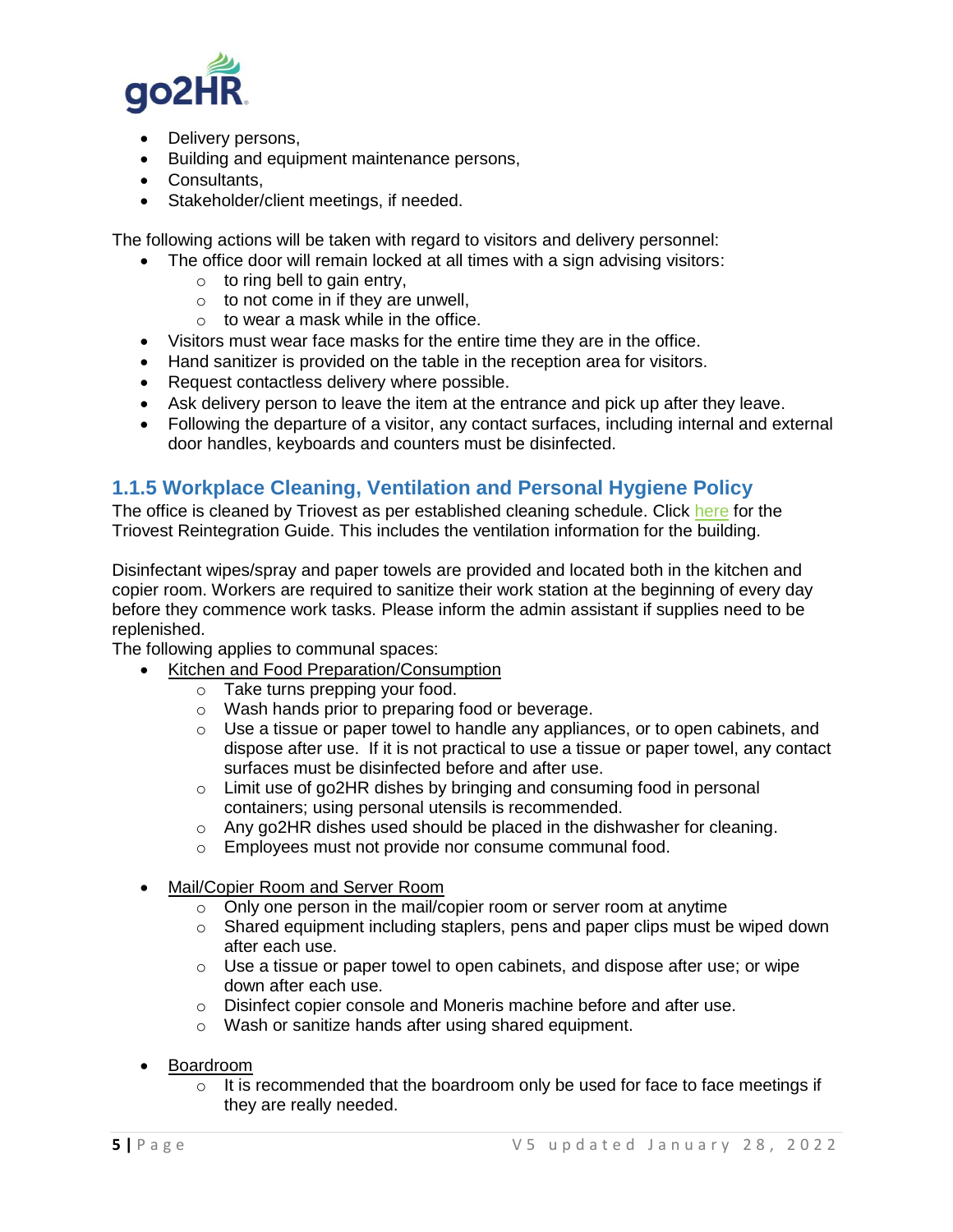

- $\circ$  If it has to be used, no more than four people in the boardroom at any time, maintaining 2m physical distance.
- o Disinfect all contact surfaces after use.

The following applies to personal hygiene:

- Wash your hands:
	- o When you arrive to work,
	- o Before and after nutritional breaks,
	- o After you use the washroom, and
	- o Before you leave to go home at the end of the day.
- Cough or sneeze into your arm or a tissue, dispose of tissue if used and then wash your hands.
- Respect room occupancy limits.
- Respect other co-worker's comfortability thresholds when moving about the office and interacting with them.
- It is recommended to keep windows open, weather permitting during face to face meetings.
- We have reviewed available information on ventilation and air circulation and have ensured, to the extent that we are able, that these systems are properly maintained and functioning as designed.

### **1.1.6 Personal Protective Equipment and Barriers Policy**

The following applies with respect to masks:

- Masks are required when entering the office and while in any common areas (including kitchen, boardroom, hallways).
- Single use disposable masks are available in the office.
- Personal fabric masks are encouraged to be worn, but single use disposable masks are available in the office for employee use as well.
- Employees are responsible for the care and cleaning of their fabric mask.
- Employees have been trained on the use and disposal of single-use masks, and the use and cleaning of fabric masks.
- An employee who reports having COVID-19-like symptoms is required to wear a mask while awaiting transportation home.

The following applies with respect to protective barriers:

• Barriers are not considered necessary as go2HR staff are generally able to maintain the required 2m physical distance using other methods, including occupancy restrictions and coordinated office attendance schedules.

### **1.1.7 Business Travel**

- No non-essential travel will be undertaken at this time.
- Approval for business travel will be decided on a case by case basis. Employees must consult with their supervisor before undertaking any business travel.
- If using private transport, staff must travel in separate vehicles.
- If using public transport, it is re, commended such travel happen during non-peak periods.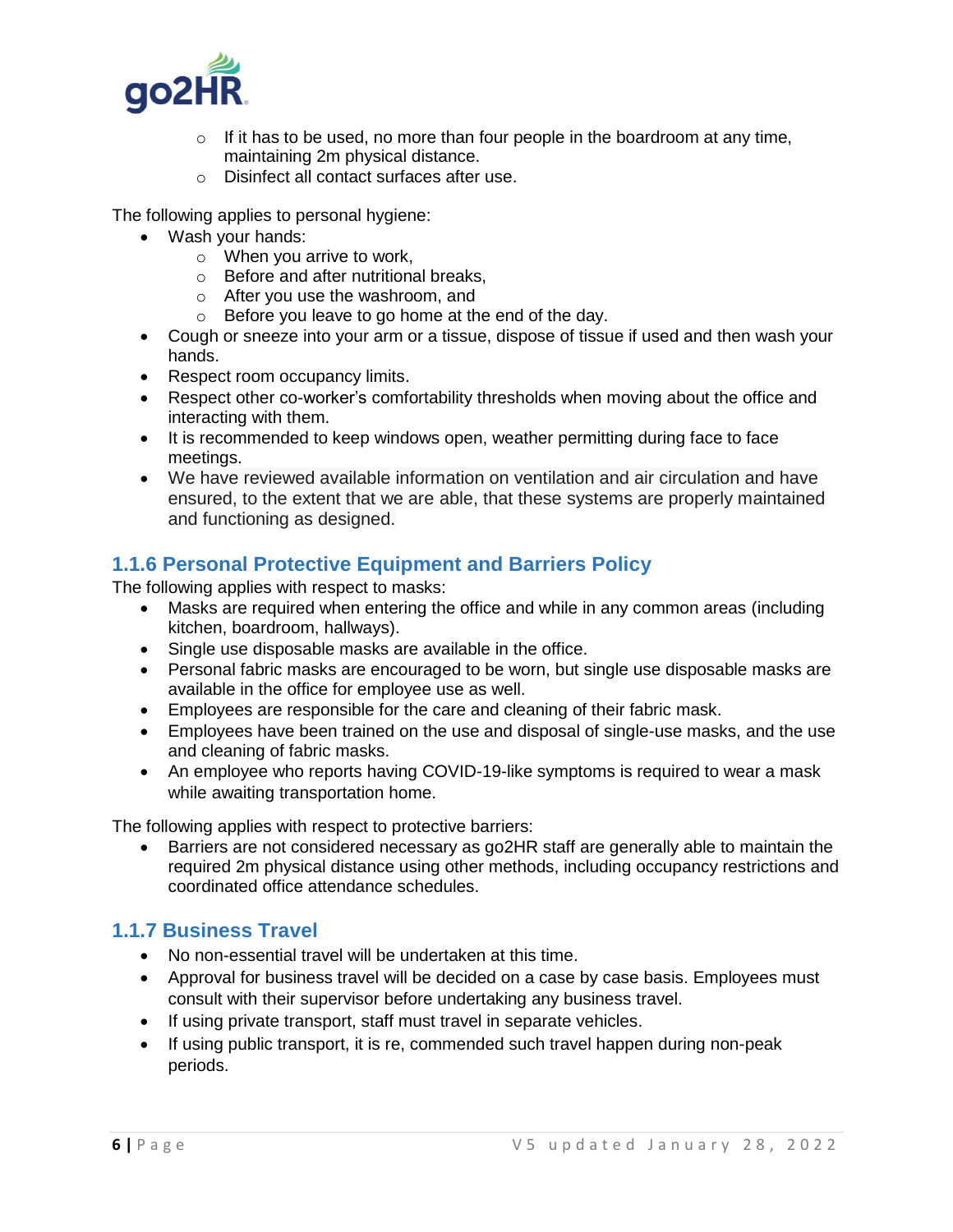

### **1.1.8 Additional Measures**

During periods of elevated risk, the Provincial Health Officer may provide additional information and guidance about the risk and how workplaces can reduce it. The CFO is responsible for maintaining knowledge of the current risk levels in our communities and enforcing any of the following measures:

- Closing the office and mandating working from home only
- Elimination of communal use of appliances, equipment and/or desks
- Suspension of in-person meetings
- Suspension of in-person go2HR social events
- Increase in workplace cleaning frequencies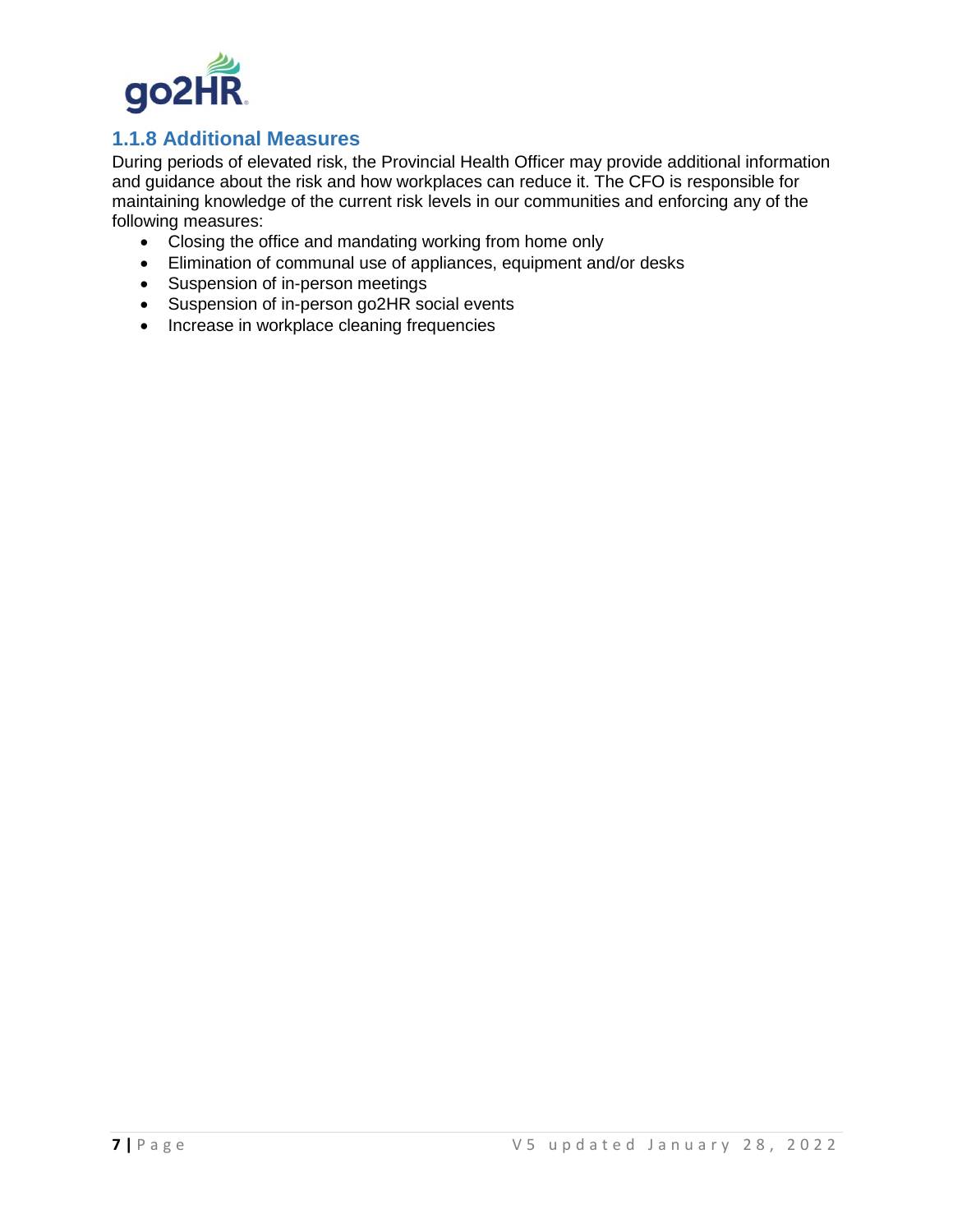

# **1.2 Risk Assessment**

### **1.2.1 Risk Assessment for Pandemic Influenza**

The following risk assessment table is adapted from WorkSafeBC Occupational Health and Safety Regulation Guideline G6.34-6. go2HR has used this guideline as a reference to determine the risk level to workers, depending on their potential exposure in the workplace.

| <b>Controls</b>            | <b>Low Risk</b>               | Moderate risk                                       | <b>High risk</b>                                 |
|----------------------------|-------------------------------|-----------------------------------------------------|--------------------------------------------------|
|                            | Workers who typically         | Workers who may be                                  | Workers who may have                             |
|                            | have no contact with          | exposed to infected                                 | contact with infected                            |
|                            | people infected.              | people from time to time                            | patients or with infected                        |
|                            |                               | in relatively large, well-<br>ventilated workspaces | people in small, poorly<br>ventilated workspaces |
| Hand                       | <b>Yes</b> (washing with soap | <b>Yes</b> (washing with soap                       | <b>Yes</b> (washing with soap                    |
| <b>Hygiene</b>             | and water, using an           | and water, using an                                 | and water, using an                              |
|                            | alcohol-based hand rub,       | alcohol-based hand rub,                             | alcohol-based hand rub,                          |
|                            | or using hand wipes that      | or using hand wipes that                            | or using hand wipes that                         |
|                            | contain effective             | contain effective                                   | contain effective                                |
|                            | disinfectant)                 | disinfectant)                                       | disinfectant)                                    |
| <b>Disposable</b>          | Not required                  | Not required, unless                                | Yes, in some cases,                              |
| gloves                     |                               | handling contaminated                               | such as when working                             |
|                            |                               | objects on a regular                                | directly with infected                           |
|                            |                               | basis                                               | patients.                                        |
| Aprons,                    | Not required                  | Not required                                        | Yes, in some cases,                              |
| gowns, or                  |                               |                                                     | such as when working                             |
| similar body               |                               |                                                     | directly with infected                           |
| protection                 |                               |                                                     | patients.                                        |
| <b>Eye</b><br>protection - | Not required                  | Not required                                        | Yes, in some cases,<br>such as when working      |
| goggles or                 |                               |                                                     | directly infected                                |
| face shield                |                               |                                                     | patients.                                        |
| <b>Airway</b>              | Not required; non-            | Not required; non-                                  | Yes (minimum N95                                 |
| protection -               | medical masks are             | medical masks are                                   | respirator or equivalent).                       |
| respirators,               | required indoors              | required indoors                                    |                                                  |
| <b>Masks</b>               |                               |                                                     |                                                  |